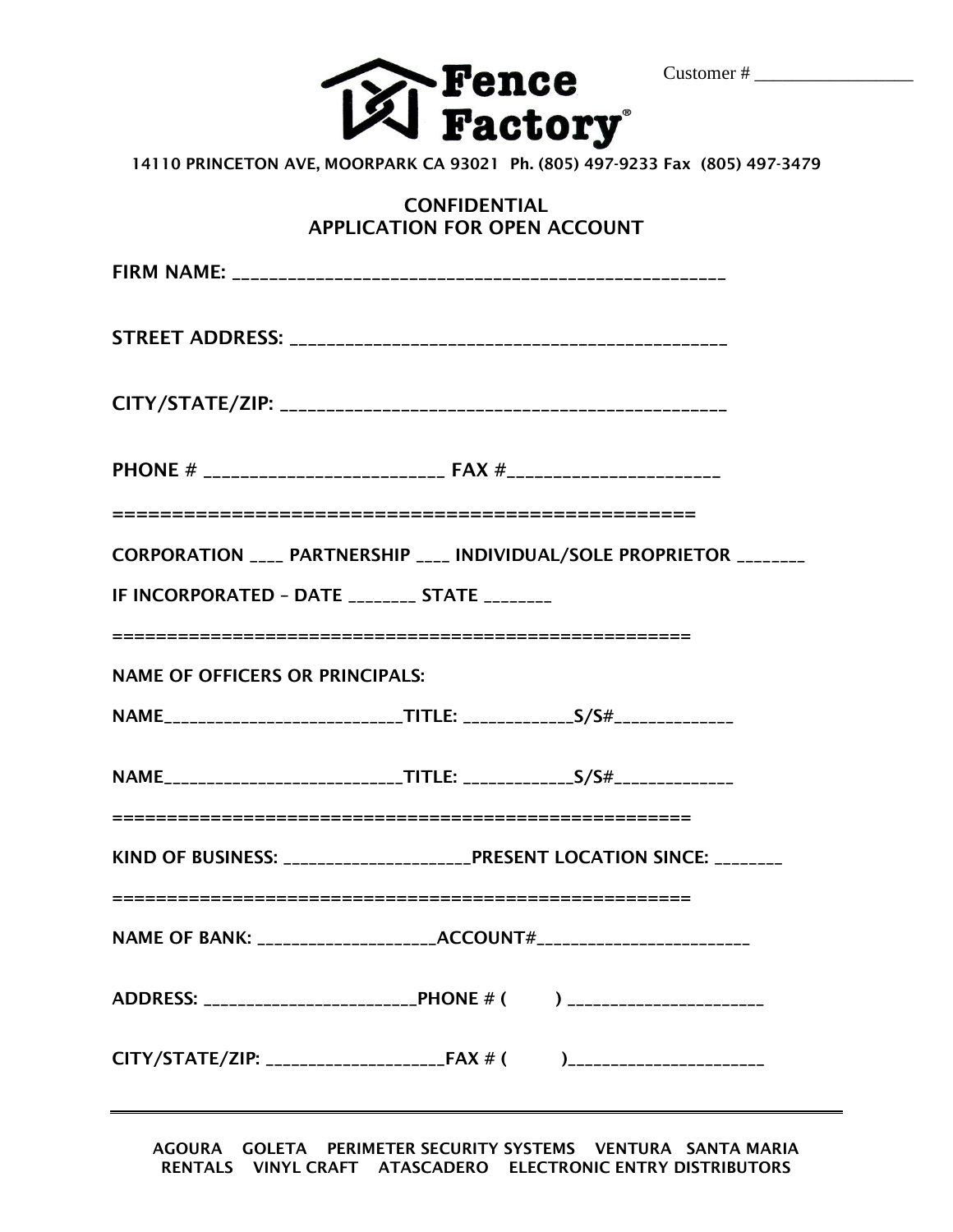

## **TRADE REFERENCES:**

AGOURA GOLETA PERIMETER SECURITY SYSTEMS VENTURA SANTA MARIA<br>RENTALS VINYL CRAFT ATASCADERO ELECTRONIC ENTRY DISTRIBUTORS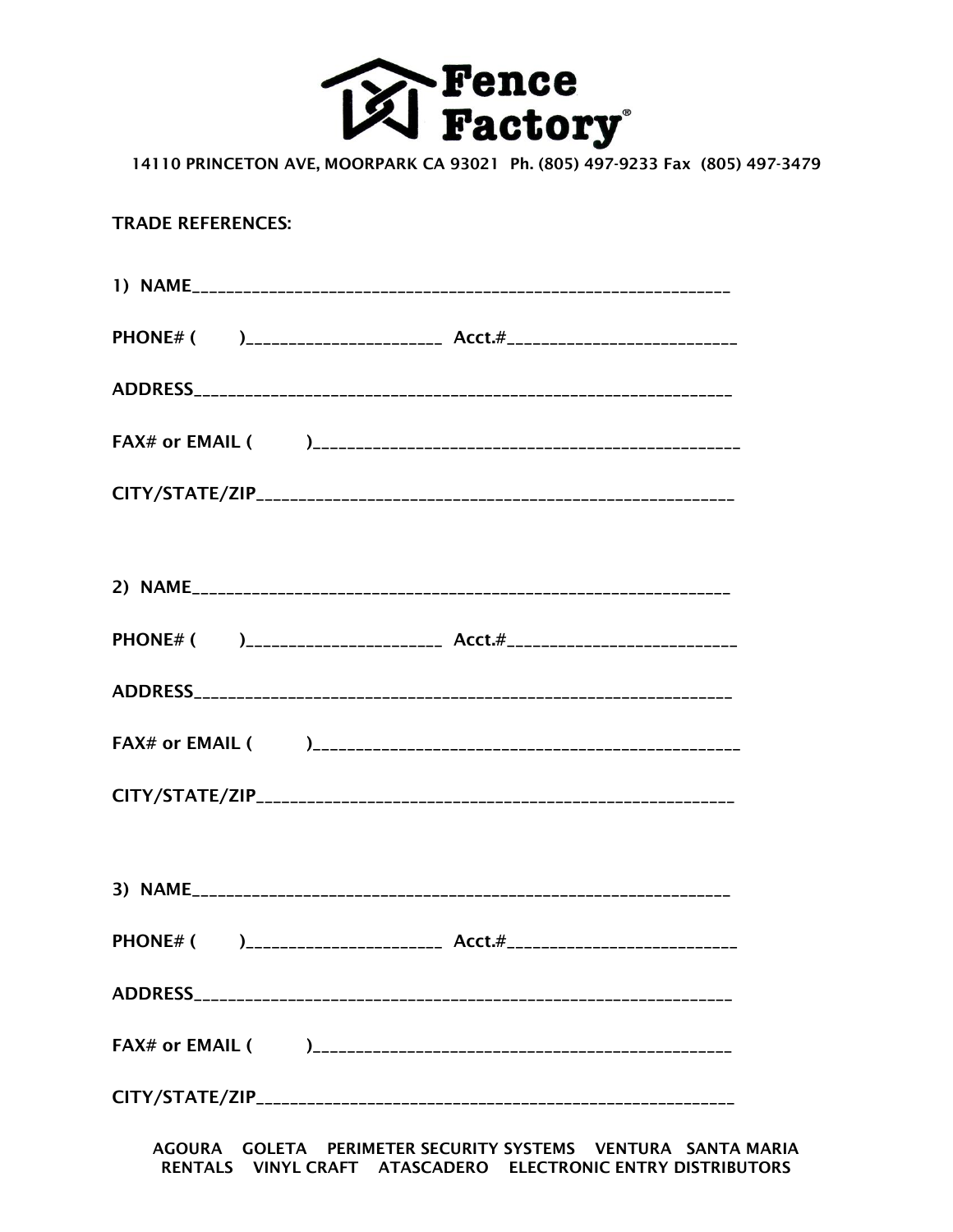

### **CHARGE AGREEMENT FOR PURCHASE OF MATERIALS AND SERVICES**

**I HEREBY REQUEST TO OPEN A CHARGE ACCOUNT FOR MATERIALS & SERVICES**

**ACCOUNT NAME: \_\_\_\_\_\_\_\_\_\_\_\_\_\_\_\_\_\_\_\_\_\_\_\_\_\_\_\_\_\_\_\_\_\_\_\_\_\_\_\_\_\_\_\_\_\_**

**PHONE # ( ) \_\_\_\_\_\_\_ - \_\_\_\_\_\_\_ EXT. \_\_\_\_\_\_**

**BILLING ADDRESS: \_\_\_\_\_\_\_\_\_\_\_\_\_\_\_\_\_\_\_\_\_\_\_\_\_\_\_\_\_\_\_\_\_\_\_\_\_\_\_\_\_\_\_\_\_\_**

**PURCHASE ORDER REQUIRED? YES \_\_\_\_\_\_ NO \_\_\_\_\_\_**

**PERSONS AUTHORIZED TO CHARGE TO THIS ACCOUNT:**

**\_\_\_\_\_\_\_\_\_\_\_\_\_\_\_\_\_\_\_\_\_\_\_\_\_\_\_\_\_\_\_\_\_\_\_\_\_\_\_\_\_ \_\_\_\_\_\_\_\_\_\_\_\_\_\_\_\_\_\_\_\_\_\_\_\_\_\_\_\_\_\_\_**

**I agree to furnish the address and location of each project that materials are purchased for.**

**This Agreement will remain in effect for all future purchases until revoked in writing by either party. Any state or local sales or use taxes due will be the responsibility of the purchaser, whether or not they are included in the purchase price.**

**Payment terms: Payment is due for all purchases made within 30 days of date of receipt of materials unless other arrangements have been made in writing, prior to delivery of materials. IN THE EVENT OF NON-PAYMENT OF THE OBLIGATION WITHIN SEVEN DAYS FROM DUE DATE, AS SET FORTH ON CHARGE TICKET, CUSTOMER AGREES TO PAY FINANCE CHARGE OF 1 ½% PER MONTH ON THE UNPAID BALANCE.**

**Jurisdiction and Venue: This Contract will be governed by and construed in accordance with the laws of the State of California and it is agreed by the Parties hereto that proper jurisdiction and venue of any action pertaining to the enforcement, interpretation, or construction of this Contract will be the County of Ventura, State of California.**

**Any controversy or claim arising out of or relating to this Agreement, or the breach thereof, may be settled by arbitration administered by the American Arbitration Association in accordance with its (applicable) rules and judgment on the award rendered by the Arbitrator may be entered in any court having jurisdiction thereof. Any arbitration proceedings shall be held in the State of California, County of Ventura. The costs of arbitration shall be borne by each party at their own expense.**

**In the event of litigation or arbitration arising out of this agreement, or the performance, interpretation or construction thereof, the prevailing party to such action shall be entitled, in addition to any other remedy available by applicable law or this agreement, to an award**

**AGOURA GOLETA PERIMETER SECURITY SYSTEMS VENTURA SANTA MARIA RENTALS VINYL CRAFT ATASCADERO ELECTRONIC ENTRY DISTRIBUTORS**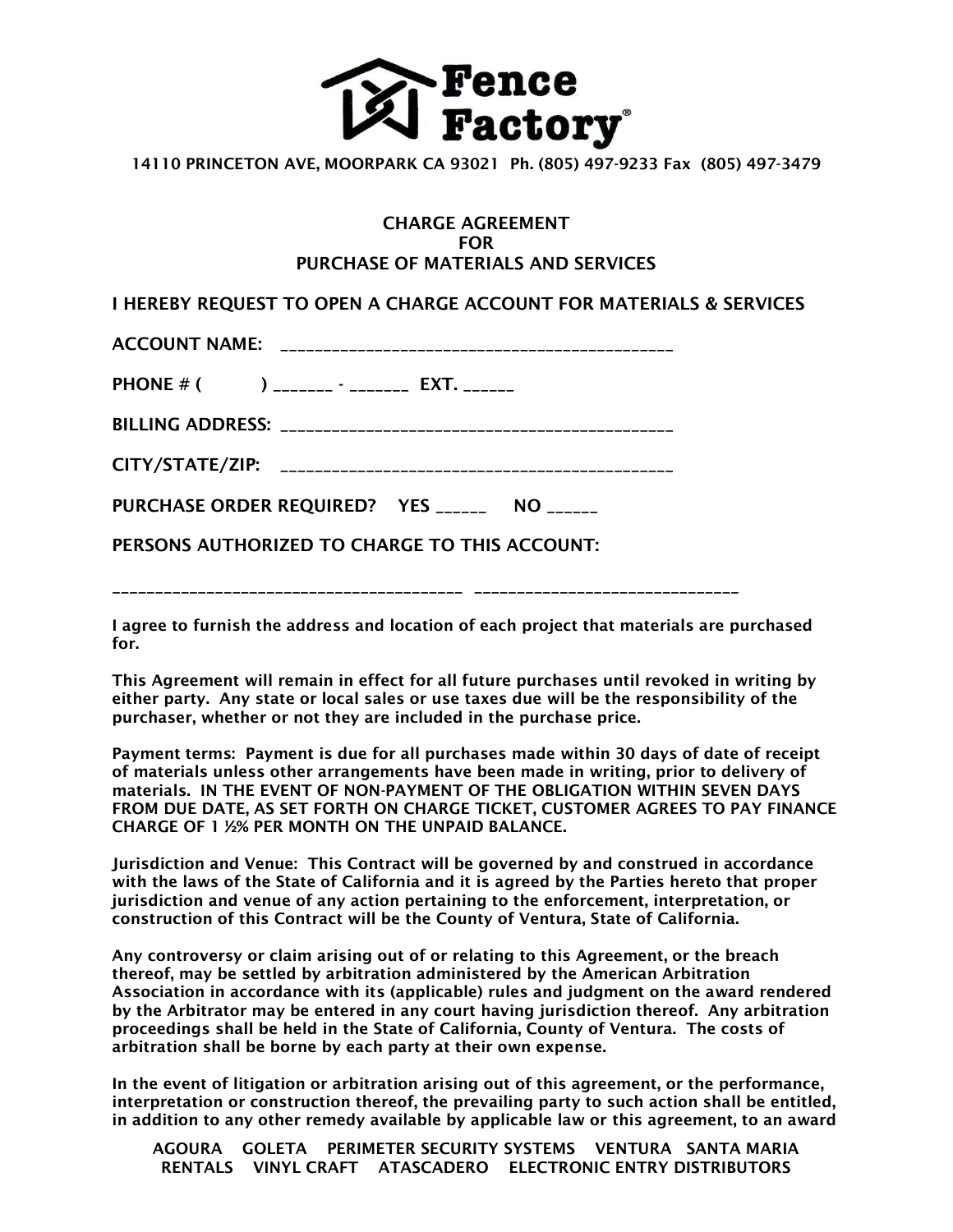

#### **CHARGE AGREEMENT CONTINUED**

**as and for any attorney fees, expert witness fees, or any other costs normally associated with such an action, in an amount so as to compensate said prevailing party for any actual attorney fees, expert fees or other such costs incurred in good faith, including fees and costs incurred prior to commencement of litigation or arbitration, on appeal or to enforce judgment. Said award shall be entered separately or as a portion of the award of a judge or arbitrator in any such action.**

**By signing this credit application agreement, the individual executing this application below on behalf of Buyer, individually and personally, represents and warrants to Fence Factory that: 1) He/she is authorized to execute this Application on behalf of Buyer; 2) the information set forth in this Application is accurate and complete; and 3) Buyer agrees that the prevailing party in any proceeding to enforce this Guarantee or to resolve a dispute with Fence Factory, will be entitled to recover its costs, including attorneys' fees, court costs and collection agency fees from the other party. Faxed documents will be deemed as original. No oral agreements will be accepted. The terms on this credit application/agreement overrides all others.**

| By:   |                                | Bv:         |  |
|-------|--------------------------------|-------------|--|
|       | <b>Steven Bennett (Seller)</b> | (Purchaser) |  |
|       |                                |             |  |
| Date: |                                | Date:       |  |